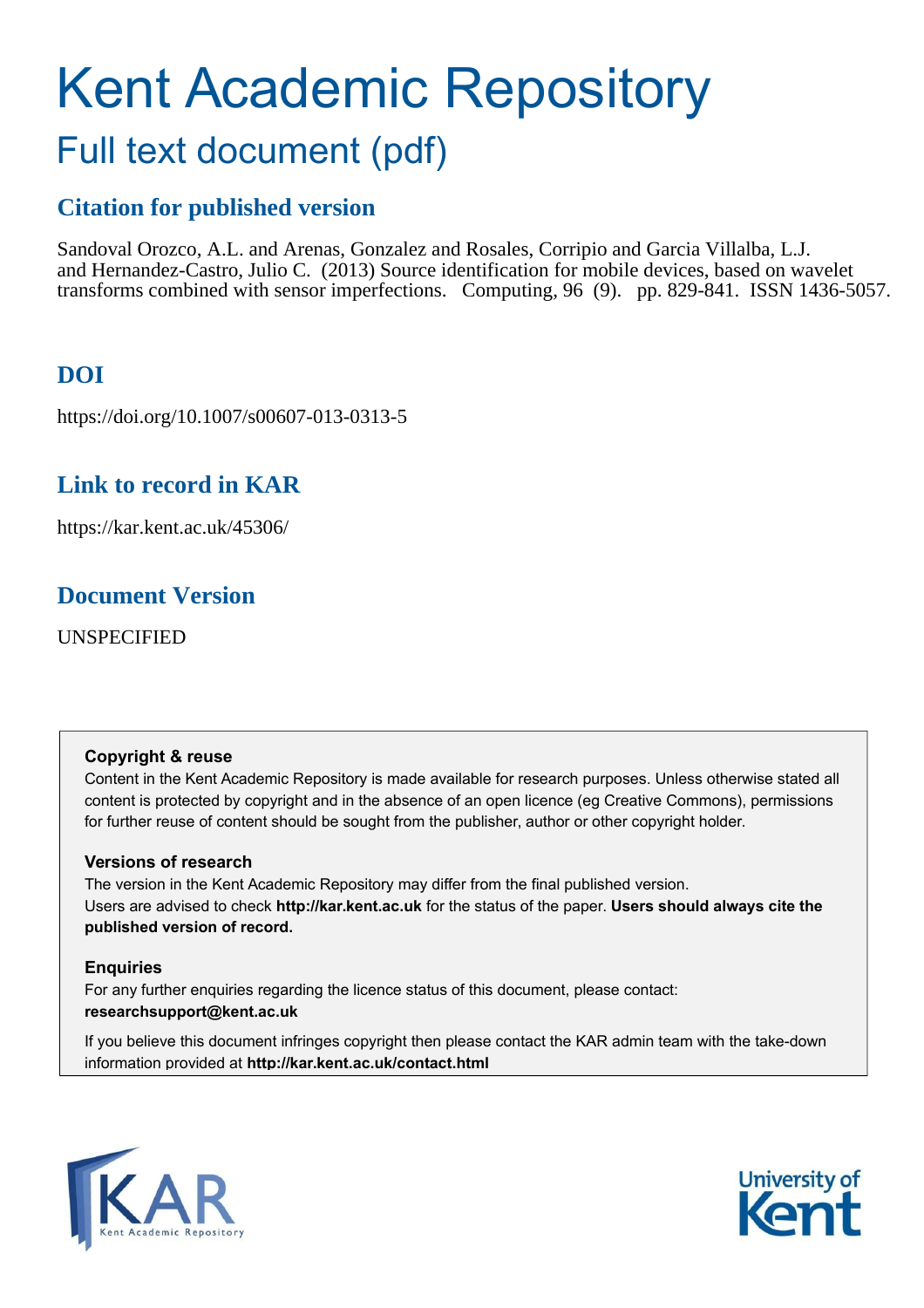# **Source identification for mobile devices, based on wavelet transforms combined with sensor imperfections**

**A. L. Sandoval Orozco** · **D. M. Arenas González** · **J. Rosales Corripio** · **L. J. García Villalba** · **J. C. Hernandez-Castro**

Received: 22 January 2013 / Accepted: 11 February 2013 © Springer-Verlag Wien 2013

**Abstract** One of the most relevant applications of digital image forensics is to accurately identify the device used for taking a given set of images, a problem called source identification. This paper studies recent developments in the field and proposes the mixture of two techniques (Sensor Imperfections and Wavelet Transforms) to get better source identification of images generated with mobile devices. Our results show that Sensor Imperfections and Wavelet Transforms can jointly serve as good forensic features to help trace the source camera of images produced by mobile phones. Furthermore, the model proposed here can also determine with high precision both the brand and model of the device.

**Keywords** Image forensics · Source model identification · Classification · Wavelet · Sensor imperfection · Support vector machines (SVMs)

A. L. Sandoval Orozco e-mail: asandoval@fdi.ucm.es

D. M. Arenas González e-mail: darenas@fdi.ucm.es

J. Rosales Corripio e-mail: jocelinr@estumail.ucm.es

A. L. Sandoval Orozco · D. M. Arenas González · J. Rosales Corripio · L. J. García Villalba (B) Group of Analysis, Security and Systems (GASS), Department of Software Engineering and Artificial Intelligence (DISIA), School of Computer Science, Office 431, Universidad Complutense de Madrid (UCM), Calle Profesor José García Santesmases s/n, Ciudad Universitaria, 28040 Madrid, Spain e-mail: javiergv@fdi.ucm.es

<span id="page-1-0"></span>J. C. Hernandez-Castro School of Computing, Office S129A, University of Kent, Cornwallis South Building, Canterbury CT2 7NF, UK e-mail: J.C.Hernandez-Castro@kent.ac.uk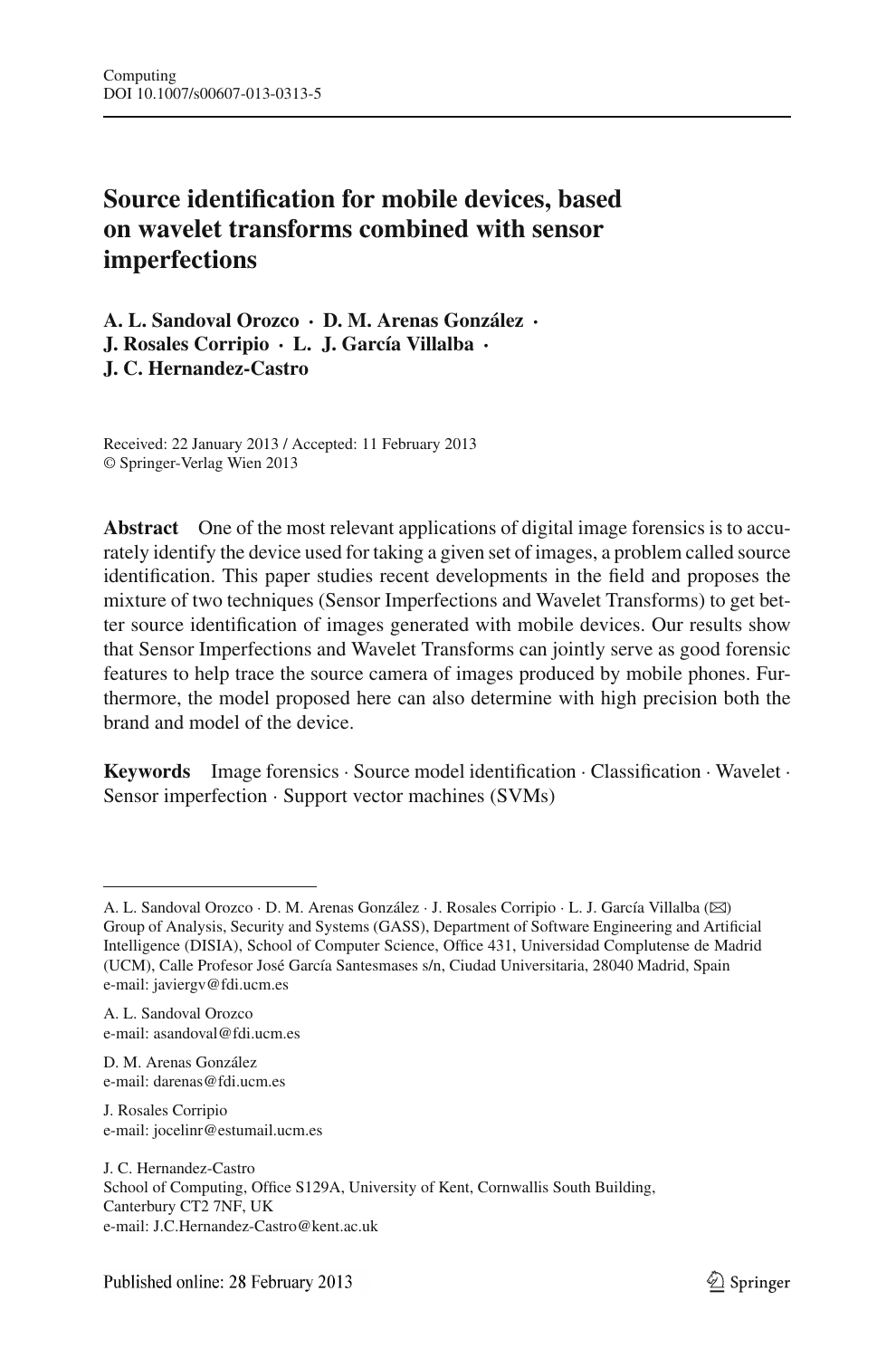# **1 Introduction**

Source identification research investigates techniques to identify the characteristics of digital data acquisition devices (*e.g.*, digital cameras and mobile phones) used in the generation of images. These techniques are expected to achieve two major outcomes. The first is to infer the class (model) of the source, the second is to accurately find its individual source properties. The success of source identification techniques depend on the assumption that all images acquired by the same image acquisition device will exhibit certain characteristics that are intrinsic to it, because of their (proprietary) image formation pipeline and the unique hardware components they deploy, regardless of the content of the image. It should be noted that despite the fact that they frequently encode device related information (like model, type, date and time, and compression details in the image header, *e.g.*, EXIF header) this information can be easily tampered with, so it cannot be used for forensics purposes.

# 1.1 Image formation in digital cameras

The design of image source identification techniques requires a basic understanding of the physics in operation on these devices. The general structure of the image formation pipeline remains similar for almost all digital cameras, although much of the details are kept as proprietary information by each manufacturer. The basic structure is illustrated in Fig. [1.](#page-1-0)

Consumer level digital cameras consist of a lens system, sampling filters, a color filter array, imaging sensor, and a digital image processor [\[1](#page-11-0)]. The lens system is



**Fig. 1** Stages of digital camera pipeline [\[1\]](#page-11-0)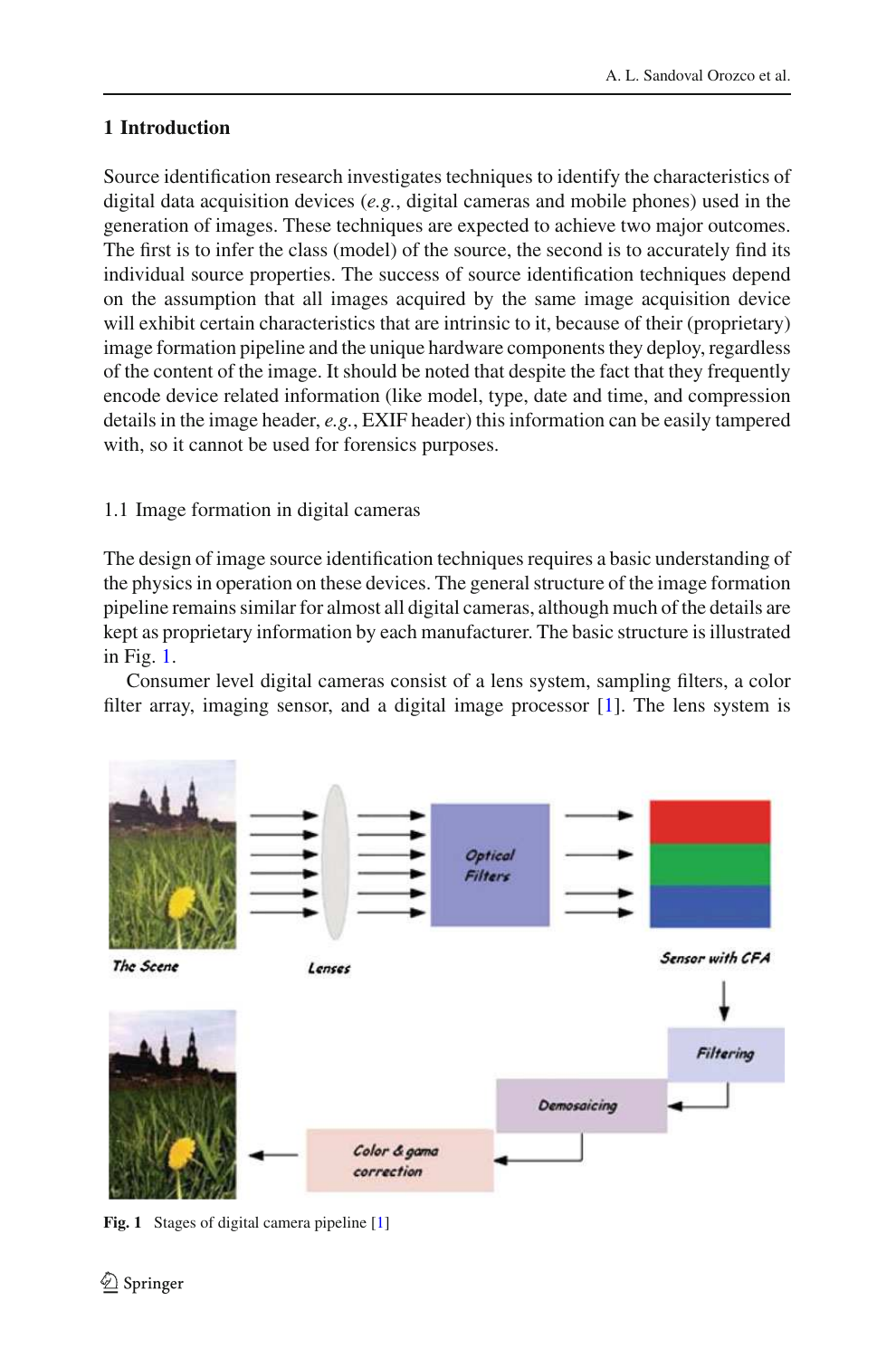essentially composed of a lens and the mechanisms to control exposure, focus, and image stabilization to collect and control the light from the scene. After the light enters the camera through the lens, it goes through a combination of filters that includes at least the infra-red and anti-aliasing filters to ensure maximum visible quality. The light is then focused onto the imaging sensor, an array of light-sensing elements called pixels. Digital cameras generally employ charge-coupled device (CCD) or complimentary metal-oxide semiconductor (CMOS) imaging sensors. Each light sensing element of the sensor array integrates the incident light over the whole spectrum, and obtains an electric signal representation of the scenery. Since each imaging sensor element is essentially monochromatic, capturing color images requires separate sensors for each color component. However, due to cost considerations in most digital cameras only a single sensor is used along with a color filter array (CFA). The CFA arranges pixels in a pattern so that each element has a different spectral filter. Hence, each element only detects one wavelength band, and the raw image collected from the imaging sensor is a mosaic of different colors and varying intensity values. The CFA patterns are generally comprised of red-green-blue (RGB) and cyan-magenta-yellow (CMY) color components. The measured color values are passed to a digital image processor which performs a number of operations to produce a visually pleasing image. As each sub-partition of pixels only provides information about a number of color component values, the missing one need to be obtained through a demosaicing operation. This is followed by other forms of processing like white point correction, image sharpening, aperture correction, gamma correction and compression. Although the operations and stages explained here are standard in a digital camera, the exact details in each stage varies from one manufacturer to another, and even in different camera models by the same manufacturer.

## **2 Source model identification**

The features used to differentiate camera-models are derived from differences in processing techniques, and the component technologies. The major problem with this approach is that many different models and brands use components by only a few number of manufacturers, and the processing steps and algorithms remain in general very similar among different models of a brand. Hence, reliable identification of a source camera-model heavily depends on characterizations of various model-dependent features as briefly explained below.

## 2.1 Techniques based on metadata

These are the simplest, although they strongly depend on the data the maker decides to insert as metadata when the picture is taken. Furthermore, this method is the most vulnerable to tampering. Nevertheless, if it can be shown by any means that there were not any external modifications, using the generally large amount of metadata present can greatly help the forensic analyst.

There is a huge number of works focusing on the different types of metadata in pictures, for search and classification purposes  $[2,3,16,17]$  $[2,3,16,17]$  $[2,3,16,17]$  $[2,3,16,17]$  $[2,3,16,17]$ . As stated before, these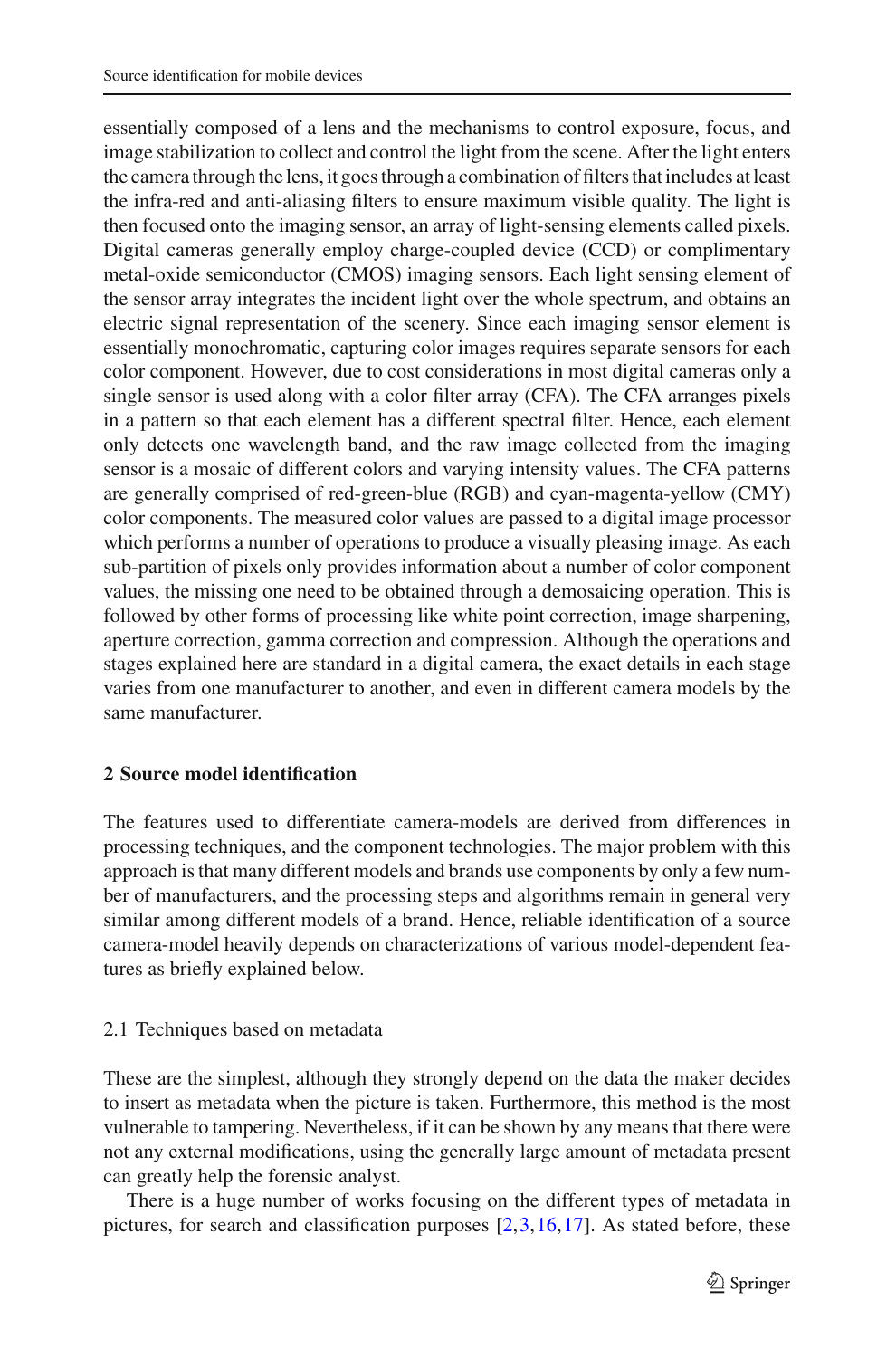techniques, though simplest, depend on the quality and quantity of metadata the maker decides to introduce. The most widespread specification to identify the source of the camera, Exif [\[15](#page-12-3)], has two specific tags: "Make" and "Model". Unfortunately, filling data in those tags is not mandatory.

## 2.2 Techniques based on image features

Çeliktutan et al. [\[4\]](#page-12-4) use a set of binary similarity measures for assessing the similitude between the bit-planes of an image. The underlying assumption is that proprietary CFA interpolation algorithms leave correlations across adjacent bit-planes of an image that can be captured by the proposed measures. 108 binary similarity measures are obtained for image classification purposes. The results of their experiment for a group of 9 cameras has accuracy 62 %, collecting 200 images from each of the maximum resolutions, with a constant size of  $640\times480$  pixels, at day light, and in auto-focus mode.

Tsai et al. [\[18](#page-12-5)] proposed different methods: They used a set of image features to obtain camera characteristics. These include color features, quality features and image characteristics in the frequency domain. They adopt the Wavelet Transform method for computing wavelet domain statistics, and added SVM to the search stage to enhance the identification rate. The results obtained over four camera models from two different brands yielded average accuracies close to 92 %.

McKay et al. [\[10\]](#page-12-6) extend the image source identification technique to devices such as mobile phone cameras, digital cameras, and scanners. To achieve this, they first should find sources of variation among different devices, and between different models of a device. They use the dissimilarities in the image acquisition process to develop two groups of features, namely color interpolation coefficients and noise features. They later use these to obtain an accurate identification. In their experiments they employed five different models of mobile phones, five models of digital cameras and four models of scanner to identify the source type. The results were an overall identification accuracy of 93.75 %. In their analysis of the identifying device brand/model of the smartphone, they obtained an accuracy close to 97.7% for five models.

# 2.3 Techniques based on CFA and demosaicing artifacts

The choice of CFA and the specifics of the demosacing algorithm produce some of the most pronounced differences among different digital camera models. In those with a single imaging sensor, the use of demosacing algorithms is crucial for correct rendering high spatial image details, and it greatly impacts the edge and color quality of an image. Essentially, demosaicing is a form of interpolation which in effect introduces a specific type of inter-dependency (correlations) between the color values of image pixels. The specific form of these dependencies can be extracted from the images to fingerprint different demosaicing algorithms, and to determine the source camera-model of an image. Brayman et al. [\[1](#page-11-0)], describe their approach to identify, detect and classify traces of demosaicing operations. They rely on two methods: The first is based on the use of Expectation-Maximization algorithms which analyze the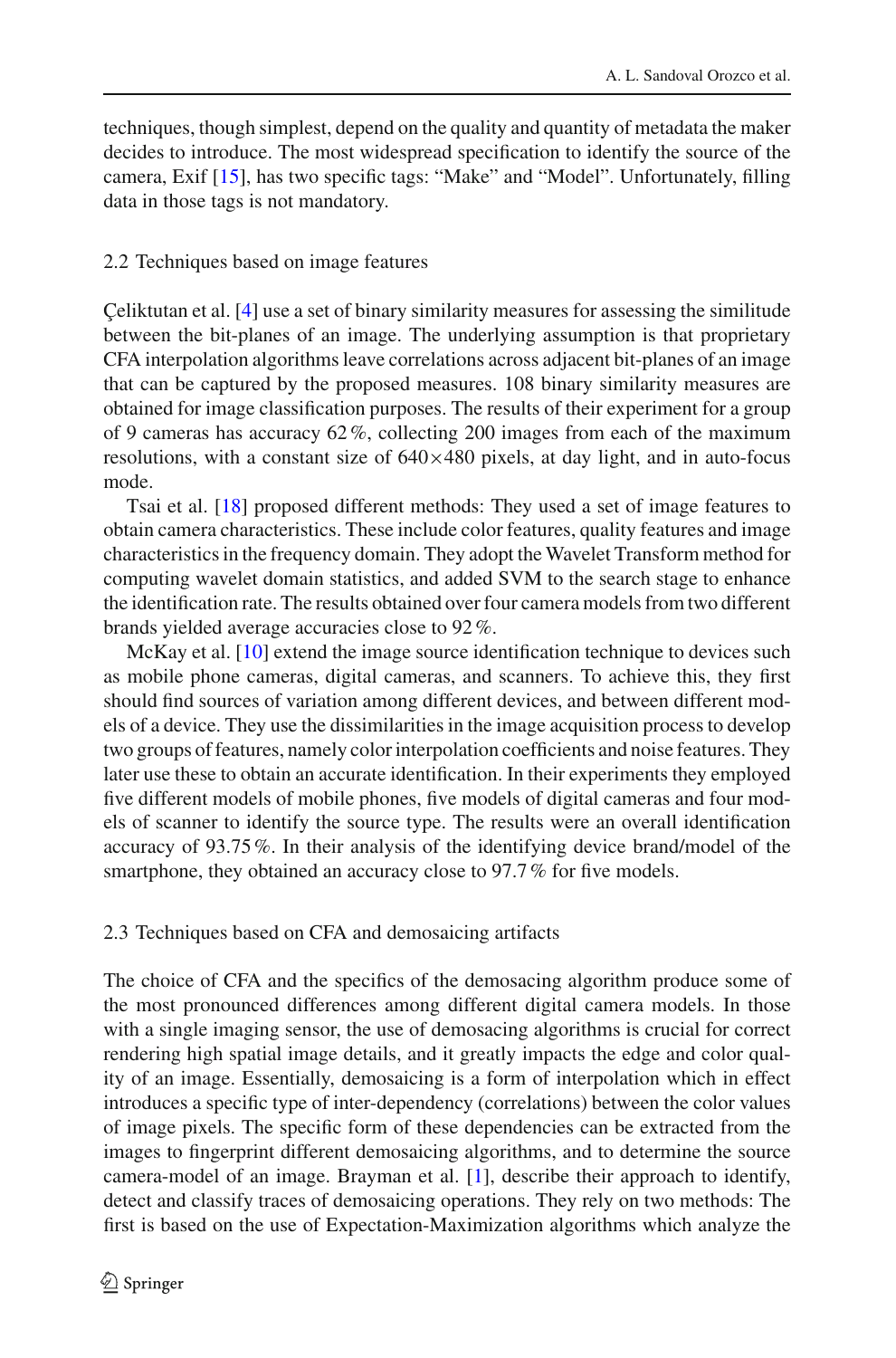correlation of each pixel value to its neighbours; The second method is based on analyzing inter-pixel differences. They divide their experiments into two categories. The first category was performed to asses the accuracy of camera-model identification, and the second evaluated the improvement in individual camera identification. The accuracy in identifying the source of an image among four and five models is measured as 88 and 84.8 %, respectively, using images captured under automatic settings and at highest compression levels.

#### 2.4 Techniques based on the use of sensor imperfections

They can be divided into two large branches: pixel defects or sensor noise patterns.

Geradts et al. [\[7\]](#page-12-7) examine CCD pixel defects, but this work is not very relevant in our case as we are dealing with CMOS. This technique includes point defects, hot points, dead pixels, pixel traps and cluster defects. The result noted that each of the cameras had a different defect pattern. Nevertheless, it also showed that the number of defects in the pixels for a camera differed between pictures and varies quite significantly depending on the content of the image. It also revealed that the number of defects varied at different temperatures. Finally, the study found that cameras with high-end CCDs did not generally had this kind of problem, thus not all cameras suffered from this issue. It is also true that most cameras have additional mechanisms to compensate for this problem.

Luka et al. [\[9](#page-12-8)] proposes a method based on the non-uniformity of the pixels (PNU Pixel Non-Uniformity), which is a great source for the retrieval of noise patterns and allows identifying the sensors and therefore the camera. The result for pictures of different sizes and for cropped images is, unfortunately, not satisfactory [\[19\]](#page-12-9).

#### 2.5 Techniques based on wavelet transforms

Meng et al. [\[11\]](#page-12-10) proposes a feature-based method for source camera identification. This method employs the magnitude and phase statistics of bi-coherence along with wavelet coefficient statistics, focusing on capturing the unique non-linear distortions on higher-order image statistics produced by different cameras and the impact of image processing operations on the wavelet domain.

First, the Bi-Coherence Features are extracted: The normalized bi-spectrum of the signal is estimated by dividing the signal into N (possibly overlapping) segments, computing the Fourier transform of each segment, and averaging the individual estimates. The mean of the magnitude and the negative phase entropy of the bi-coherence are computed as statistical features.

Next, scale wavelet decomposition is employed to split the frequency space into four scales and orientations. Then, four statistics (mean, variance, skewness and kurtosis) of the sub-band coefficients and the linear prediction errors at each orientation, scale and color channel are computed. These statistics compose the second group of statistical feature vectors used for source camera identification.

Once the bi-coherence and wavelet statistics are computed, the sequential forward featured selection (SFFS) algorithm [\[13](#page-12-11)] is used to reduce the correlation among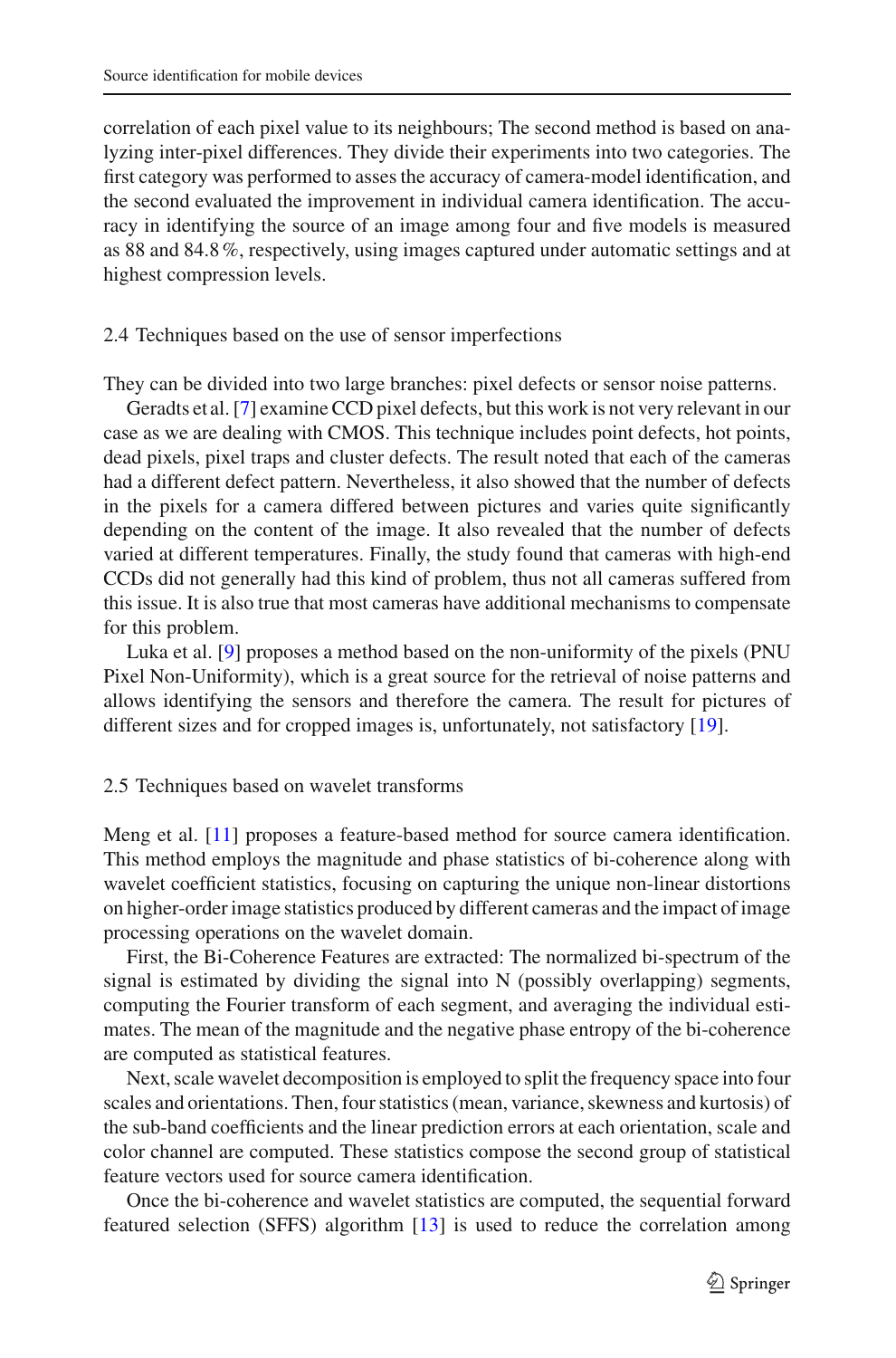features and computing load, while keeping the same classification accuracy. The SFFS method analyzes all the features and builds the most significant set from them by adding and removing features until no more improvements are possible.

Finally, the most representative features are classified by a multi-class SVM using a C-support vector classification with non-linear RBF kernel with two tunable parameters.

The results obtained from this technique are satisfactory, based on their success in distinguishing different cameras of the same brand. However, further improvements could be made by incorporating features from other techniques like in the next approach.

The work in [\[20\]](#page-12-12) describes a scheme for source camera identification based on extracting and classifying wavelet statistical features. This method is composed of three phases: Wavelet Feature Extraction, Wavelet Feature Selection, and Wavelet Feature Classification.

<span id="page-6-0"></span>Outstanding features from the wavelet domain are extracted integrating the statistical model for natural digital image from the wavelet coefficients including 216 higher-order wavelet features and 135 wavelet coefficient co-occurrence statistics. Features from the wavelet domain are preferred over spatial features (image color and Image Quality Metrics IQM) and Color Filter Array (CFA).

Analogously to the aforementioned forementioned method, Four-scale wavelet decomposition is employed based on Separable Quadrate Mirror Filters (QMFs) to split the frequency space, the same four statistics (mean, variance, skewness and kurtosis) and the linear prediction errors are extracted.

The statistics above do not relate to the texture correlation, as it has been observed the co-occurrence features are the best among those used in the image texture feature extraction [\[14\]](#page-12-13). Hence, in order to take into account the texture correlation between the wavelet coefficients a co-occurrence matrix is constructed from those coefficients to form an image texture representation and distance calculation is applied in the same orientation to coefficients of co-occurrence matrix between different scales. Then statistical features (energy, entropy, contrast, homogeneity and correlation) are calculated from those distances.

The wavelet features selection and classification processes are performed in the same manner as in the above method, using the SFFS algorithm to select the most representative features, and a multi-class SVM as classifier.

As in the previous experiments, they succeeded in distinguishing different types of the same Canon camera. However, this could be improved by evaluating the robustness of the identification system proposed for the feature vector, and also by extending the image data set in favour of covering more brands, models, textures and contents.

Ozparlak and Avcibas [\[12](#page-12-14)] exposes a differentiating images technique using transforms from the wavelet family. They propose statistical models for ridge-let, and contour-let sub-bands.

– *Ridgelet Transform*: Wavelets perform well at catching zero-dimensional or point singularities. Nevertheless, two-dimensional signals (i.e., images) normally contain one-dimensional singularities (i.e., edges and corners). In order to overcome the above mentioned drawbacks of wavelet, a system called "ridgelets" was devel-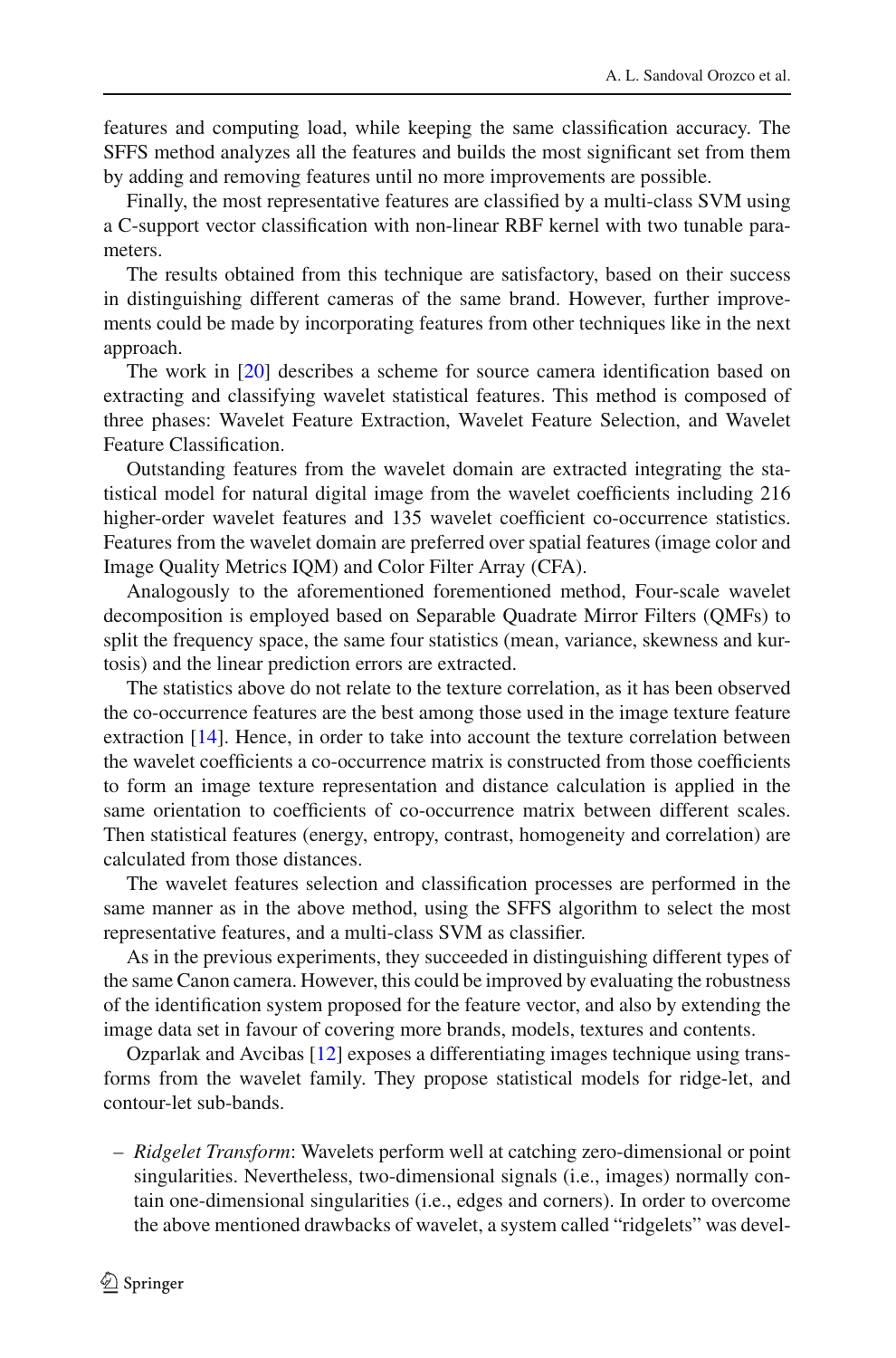

**Fig. 2** Wavelet representation versus contourlet representation [\[6\]](#page-12-15)

oped. The main idea is to use Radon Transform (RAT) to map the line singularities to point singularities. Then, the mapped point singularities in the Radon domain can be effectively handled by the use of wavelet transform.

– *Contourlet Transform*: In painting lines and contours are used instead of dots to create images. The image wavelet representation is equivalent to using points, in this case the image is not clear and y the image elaboration is harder (Fig. [2a](#page-6-0)). Likewise, the representation called "contourlets" [\[6](#page-12-15)] is the equivalent to using contour lines, simplifying the image construction and giving it a realistic appearance (Fig. [2a](#page-6-0)).

According to the results of previous studies [\[6\]](#page-12-15), an efficient representation of an image should satisfy the following characteristics:

- 1. *Multi-resolution*: The representation must be a successful approximation to the image, considering low and high resolutions.
- 2. *Localization*: the basic elements must be localized in both spatial and frequency domains.
- 3. *Critical Sampling*: the representation should form a basis or a frame with low level of redundancy.
- 4. *Directionality*: A remarkable representation must have base elements in different directions.
- 5. *Anisotropy*: To capture smooth contours in images, the representation should contain basis elements using a variety of elongated shapes with different aspect ratios.

The wavelets transforms cover the first three properties, as ridgelets cover the first four, and contourlets cover all of them.

After defining the statistical models for ridgelet and contourlet coefficients, the feature extraction is performed. For each subband of a wavelet-based transform, eight statistical features are calculated from the coefficients themselves and the error prediction between the coefficients by using the statistical models proposed. As final steps, sequential floating search (SFS) for the feature selection is applied and a SVM for the feature classification is used.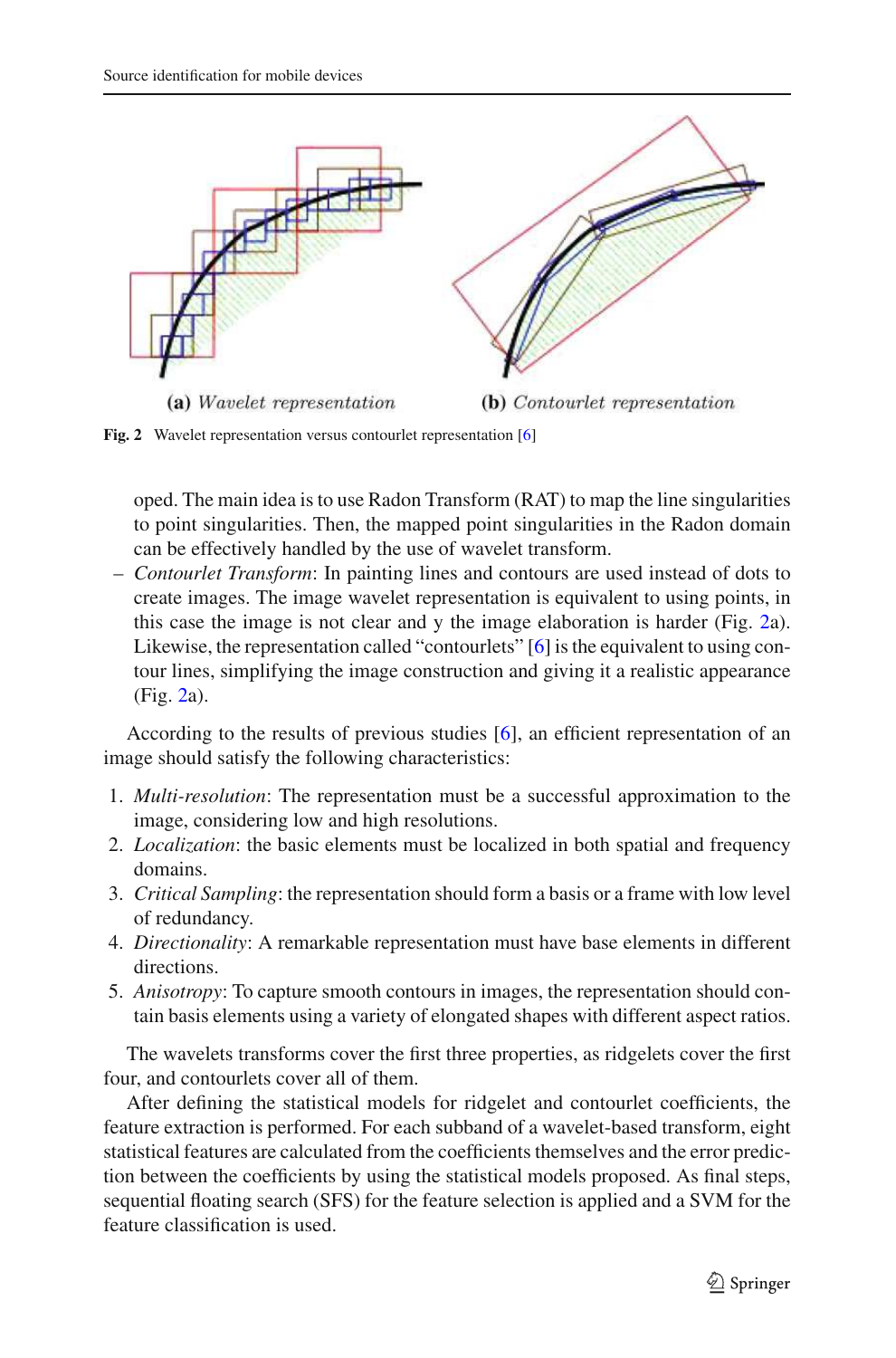Since the wavelet-based method considers 216 features (useful only for one dimension representation), while the ridgelet-based approach takes into account 48 features, and contourlets approach considers a total of 768 features. The improved results applying both ridgelet and contourlet transforms are reasonable due to the fact that we get the statistics over more than three directions, taking into account all five of the properties of an efficient image representation.

The ridgelet and contourlet models are not only effective at separating the different models, but also they separate the images of the two different cameras or scanners with the same model. However, we could try improvements by experimenting with different feature selection algorithms (e. g. SFFP).

Studies on wavelet techniques have produced positive results. Nonetheless, we propose in here their usage for mobile phone cameras. This deserves special mention owing to the fact that the experiments have been focused on traditional cameras leaving out one of the fields that currently is gaining more ground every day.

## **3 Proposal description**

In this section, we describe how features extracted can be utilized to more reliably detect the individual source camera of an image. Here the two types of methods (sensor imperfections and wavelet transforms) are combined to more accurately detect source camera of an image.

#### 3.1 Sensor noise patterns

During the image generation process, usually several defects are injected; these will appear in the final image as noise. One type of noise is caused by array's defects; this includes hot point defects, dead pixels, pixel traps, cluster defects, and column defects. This causes those pixels to differ greatly from the original image, in several cases being indifferent to which of the two images is taken, since they all the time show the same pixel value. For instance, the dead pixels will appear in the image as a black pixel in the resulting image, and hot pixels will appear as brilliant points. The noise pattern in an image refers to any spatial pattern that does not change between images and it is generated by a "*dark current*" and PRNU (photoresponse non uniformity) [\[8](#page-12-16)].

There are some filters to smooth out the effect of this noise. For simplicity, speed and ease of implementation we will use the Gaussian filter. This filter will be used later to eliminate quickly and effectively the noise in the images, and with these data we will be able to perform different operations that lead us to determine the different features.

Our aim is to obtain a set of image features that enable us to clearly differentiate the camera model.

Given an initial image of *M* ∗ *N* pixels, whith *M* rows and *N* columns, we denote *Inoise* as the noise in the original image and *Idenoised* as the image with no noise. Then we get:

$$
I_{noise} = I - I_{denoised}
$$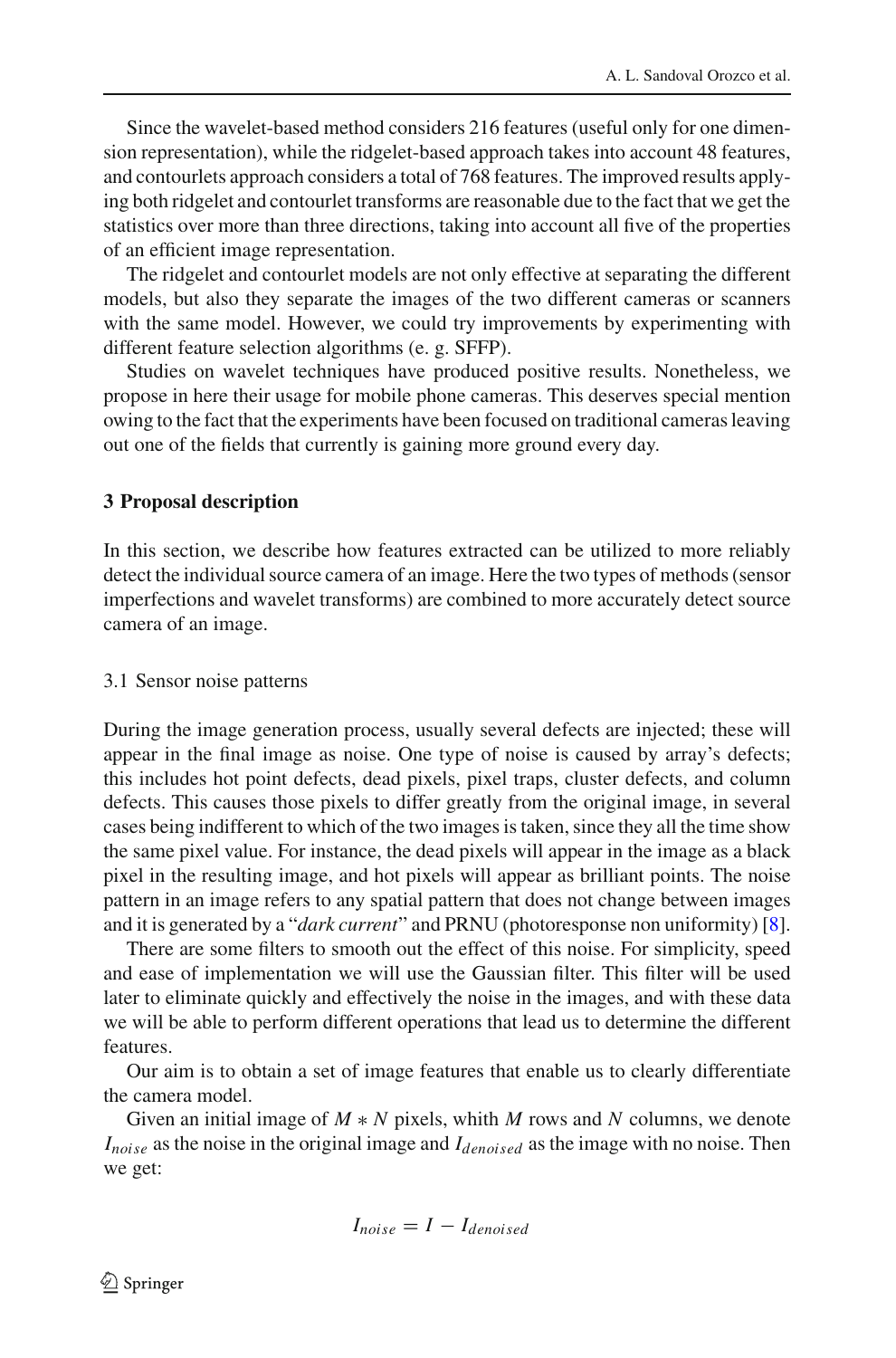In order to achieve noise-free images we will use the Gaussian filter, which provides us the necessary speed for analyzing large numbers of photos in a short time. Next, we will subtract each color component (RGB) to the original picture, which will give the noise component of each pixel for each color.

The noise in the original image *Inoise* can be modelled as the sum of two components, the constant noise *Inoiseconstant* and random noise *Inoiserandom*.

$$
\hat{I}_{noiseconstant}\left(1,j\right) = \frac{\sum_{i=1}^{M} I_{noise}\left(i,j\right)}{M}, 1 \le j \le N
$$

To identify the similarities between different rows regarding the reference pattern, we will use the correlation of these with the mentioned pattern.

$$
correlation(X, Y) = \frac{(X - \overline{X}) \cdot (Y - \overline{Y})}{\|X - \overline{X}\| \cdot \|Y - \overline{Y}\|}
$$

We do the same for columns.

Once we obtain the row and column correlations, we will extract the features.

At the time of obtaining the features it is important to consider that the input image orientation is critical, as this might change completely the resulting features.

## <span id="page-9-0"></span>3.2 First-order and higher-order features

For every type of correlation (rows or columns) we obtain the first-order statistics: mean, median, minimum and maximum. The higher-order features are: variance, skewness and kurtosis. Additionally, we add the ratio between the correlations of rows and columns.

It was considered appropriate adding a new feature based on the image noise to the set of features above. This new feature measures the medium noise per pixel, which is independent from the columns and rows correlations of the reference pattern.

In total we have seven rows features, seven columns features, the ratio and average pixel noise, resulting in a total of 16 features.

## 3.3 Wavelet transforms

Each color band is split into three sub-bands using QMFs (*separable quadratic mirror filters*) and subsequently the mean of each of the three sub bands, giving us a total of 9 features.

In Fig. [3](#page-9-0) the absolute values of the coefficients of the sub-bands for a disk image are shown. It can be observed the top right sub-band vertical, the bottom left diagonal sub-band, and the bottom left diagonal subband. This image shows three-level decomposition, our algorithm uses just one level.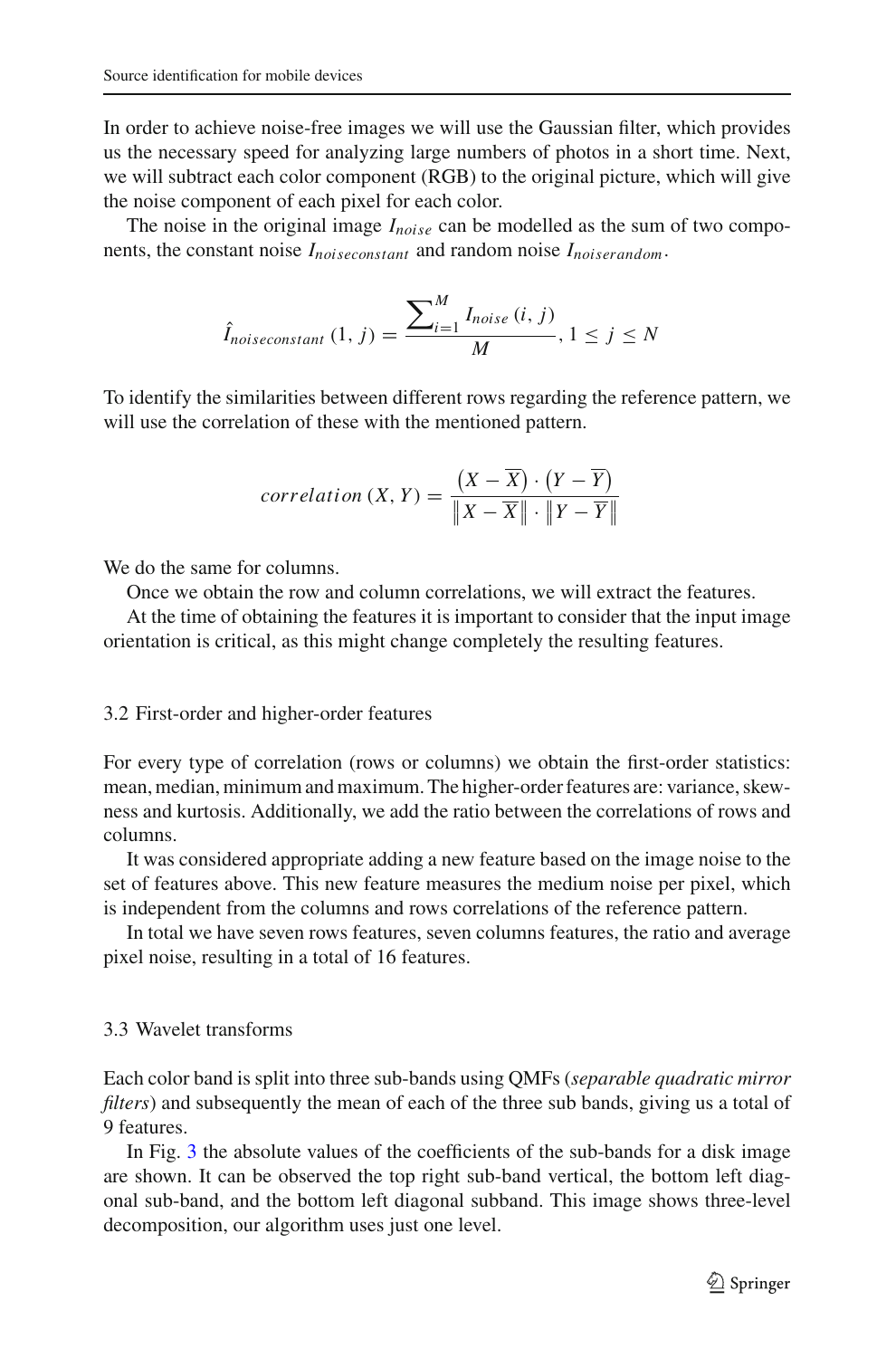

**Fig. 3** Example wavelet sub-bands

## **4 Support vector machine-based classification**

SVM algorithms belong to the lineal classifiers family. In this type of classifiers there is a priori knowledge about the classes at which the individuals that we want classify belong [\[5\]](#page-12-17).

Given a set of training examples (samples) we can label classes and train a SVM to build a model that predicts the class of a new sample. Intuitively, an SVM is a model representing the sample points in the space, separating the classes by a space as wide as possible. When new samples are placed in correspondence with the established pattern, depending on their proximity they may be classified into one class depending on the proximity to each one.

Formally, a SMV generates an hyperplane or an hyperplane set in a high dimensional space which can be used in classifying or regression problems. An efficient separation between classes allows more accurate classification.

Mathematically:

Starting from a set of training data  $\{x_i, y_i\}$  with:

 $i = 1, \ldots, l, y_i \in \{-1, 1\}$   $y x_i \in R^d$ 

Then there exists a hyperplane which separates data from positive and negative labels, such that: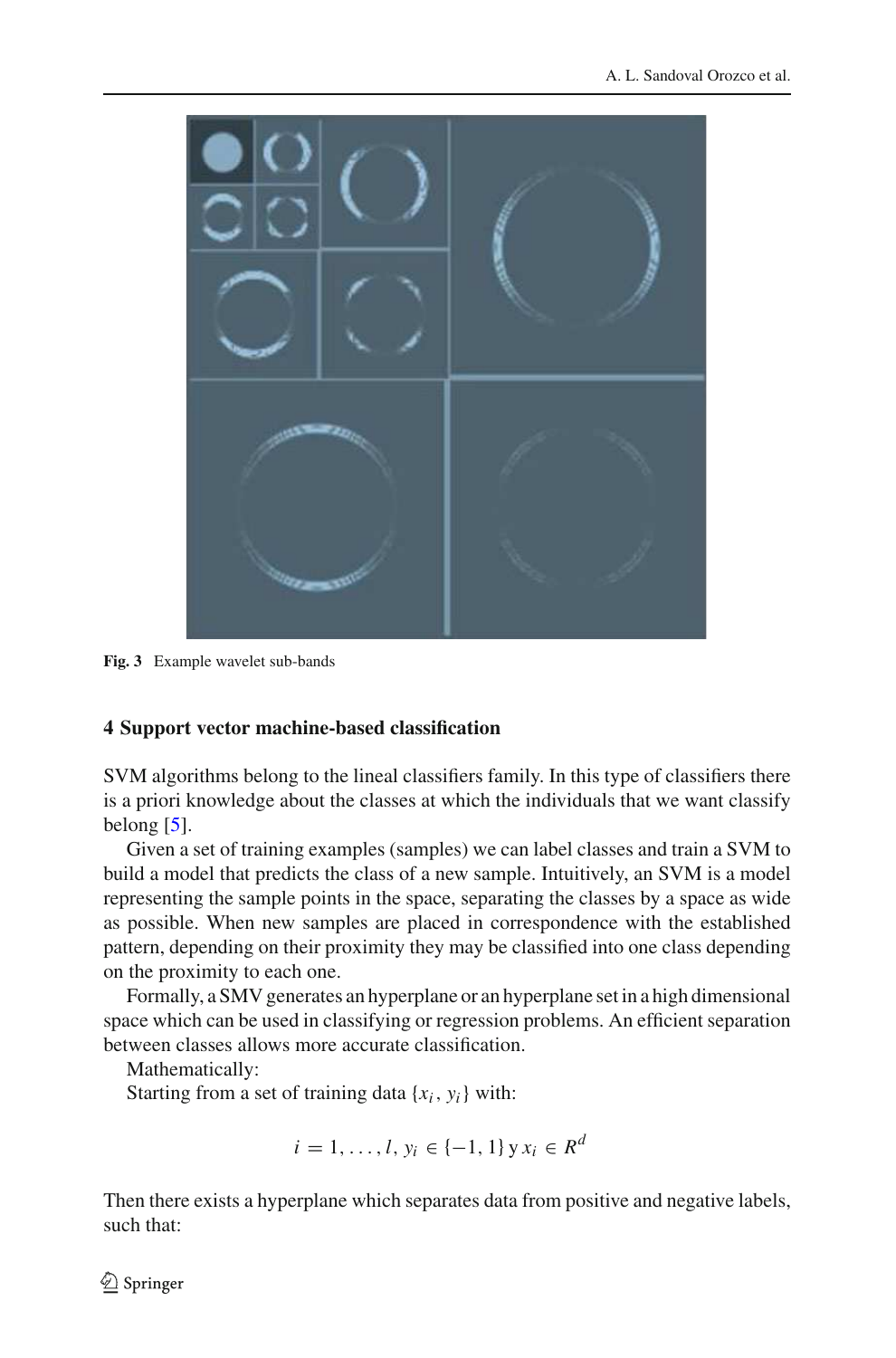$$
x_i\omega + b \ge 1 - \xi_i \text{ paray}_i = 1x_i\omega + b \le 1 + \xi_i \text{ paray}_i = -1x_i \ge \forall i
$$

<span id="page-11-2"></span>Where  $\omega$  is the normal to the hyperplane and  $x_i$  are the variables introduced by classification errors as violations of the hyperplane, so  $\sum_i \xi_i$  will be the classification error bound. A straightforward way to add the objective function cost is to minimize  $\frac{||\omega^2||}{2} + C \sum_{i} \xi_i$ , being *C* the constant chosen for the inverse of the value of the criminalization of errors. Thus, we have a convex optimization problem whose quadratic optimization is the number of support vectors.

In most cases, the input space is not linear, so that a transformation needs to be done to a Euclidean space *H*.

Therefore, the training algorithm depends only on the data input through the products of the form  $\phi(x_i) : \phi(x_j)$ . Then there exists a function called "kernel" such that is true that:

$$
K(x_i, x_j) = \phi(x_i) : \phi(x_j)
$$

Among "kernels" the most commonly used are:

- $X(x_i, x_j) = (x_i \cdot x_j)^d$
- $X(x_i, x_j) = (x_i \cdot x_j + 1)^d$
- $-$  RBF (Radial Basis Function)  $K(x_i, x_j) = exp(-\gamma ||x_i x_j||)$  $^{2}$
- $-$  Hyperbolic tangent  $K(x_i, x_j) = \tanh (kx_i \cdot x_j + c)$  for  $k > 0$  y  $c < 0$

#### **5 Experiments and results**

To verify the effectiveness of our extraction features algorithm for identifying different sources, several experiments were made varying the mobile phone models and the number of pictures, as we will also take into account how this affects the algorithm. At least 30 pictures of each mobile were taken. In our first experiment, we will use 10 different phone models and various brands which are listed below: Iphone 3G, Iphone 3GS, Blackberry 8520, HTC Desire HD, LG Ku990i, Nokia 5300, Nokia 6110, Nokia N95, Nokia E61i, Sony and Ericsson W580i.

Of all these models we take exactly 50 photographs.

The results show a 89.4 % accuracy. With so few photographs of each group, the result seems quite remarkable.

We took another group of phones, from which there will be at least 150 photos with a maximum of 200. The seven considered models are: Blackberry 8520, HTC Desire HD, LG Ku990i, Nokia 5300, Nokia 6110, Nokia 6300, Sony Ericsson T707, and Sony Ericsson W580i.

<span id="page-11-0"></span>The result in this case is a 94.2 % accuracy. Therefore, we can observe that the performance of the algorithm is much better as a consequence of having more images, but is also positively affected because we have three models less.

<span id="page-11-1"></span>With the propose of making a more direct comparison of how the number of classes affects performance, we will compare two common models, five groups in total with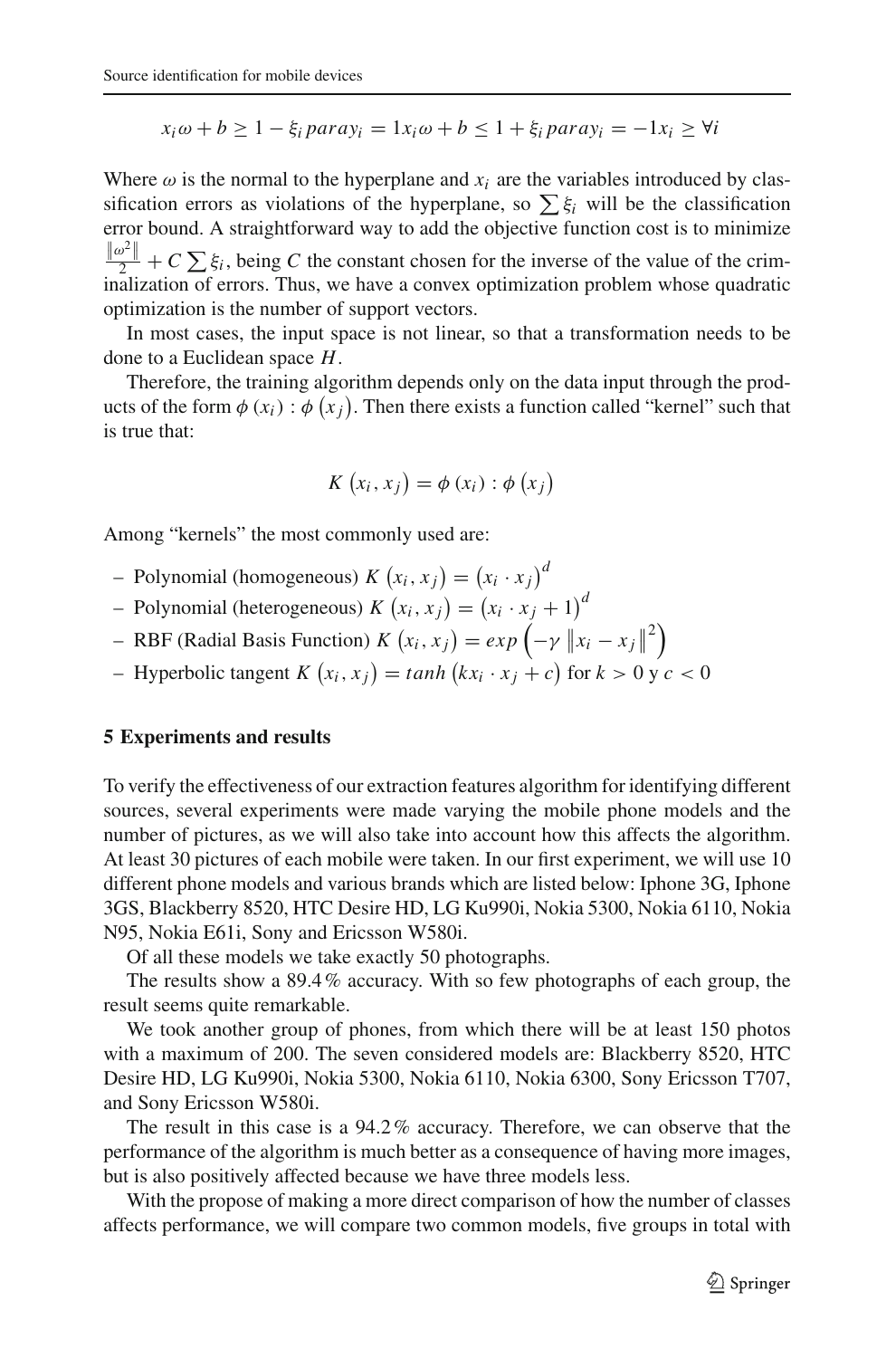<span id="page-12-17"></span><span id="page-12-4"></span><span id="page-12-0"></span>

| <b>Table 1</b> Accuracy rate by<br>number of images | Number of images | Success rate $(\% )$ |
|-----------------------------------------------------|------------------|----------------------|
|                                                     | 30               | 96.6                 |
|                                                     | 60               | 95                   |
|                                                     | 90               | 94.4                 |
|                                                     | 120              | 96.6                 |
|                                                     | 150              | 96.3                 |

<span id="page-12-16"></span><span id="page-12-15"></span><span id="page-12-7"></span>50 pictures each, and then we will try with 150 photos each. The common models of each brand are: Blackberry 8520, HTC Desire HD,LG Ku990i, Nokia 5300, and Sony Ericsson W580i.

<span id="page-12-8"></span><span id="page-12-6"></span>For 50 images we have an accuracy of 95.8 %. With 100 images each we have a rate of 96.2 %. We can see that the difference is not huge, and probably not statistically significant. We tested only two groups to verify if this difference could be even smaller, and so we used the Blackberry 8520 and Sony Ericsson W580i.

<span id="page-12-10"></span>Table [1](#page-11-2) shows that the accuracy does not change significantly, so we can conclude that the number of images does not affect significantly the success rate in this approach.

#### <span id="page-12-14"></span><span id="page-12-11"></span>**6 Conclusions**

<span id="page-12-13"></span><span id="page-12-3"></span>This paper studies the recent developments in the field of image source identification. Proposed techniques in the literature are categorized into five main areas based on source model identification: Metadata, Image Features, CFA and Demosaicing Artifacts, Use of Sensor Imperfection and Wavelet Transforms. The main idea of the proposed approaches in each category is described in detail, and reported results are discussed to evaluate the potential of the methods.

<span id="page-12-9"></span><span id="page-12-5"></span><span id="page-12-2"></span><span id="page-12-1"></span>Furthermore, we present our approach for image acquisition forensics to identify both the type of image acquisition device and the brand/model of the device. We have proposed to jointly employ sensor imperfections and wavelet transforms as features for forensic analysis. These are estimated from the images and are jointly used as features for forensic analysis. We show that the combined set of features can provide tell-tale clues and accurately help trace the origin of the input image and help identify the mobile phone camera brand and model that was used in its capture with high accuracy. Our approach utilizes the optimal parameter search from SVM for prediction and classification, which results in a better identification rate.

<span id="page-12-12"></span>**Acknowledgments** This work was supported by the Agencia Española de Cooperación Internacional para el Desarrollo (AECID, Spain) through Acción Integrada MAEC-AECID MEDITERRÁNEO A1/037528/11.

## **References**

- 1. Bayram S, Sencar HT, Memon N (2008) Classification of digital camera-models based on demosaicing artifacts. Digit Investig 5(1–2):49–59
- 2. Boutell M, Luo, J (2004) Photo classification by integrating image content and camera metadata. In: Proceedings of the 17th international conference on pattern recognition, vol 4. IEEE Computer Society, pp 901–904. doi[:10.1109/ICPR.2004.1333918](http://dx.doi.org/10.1109/ICPR.2004.1333918)